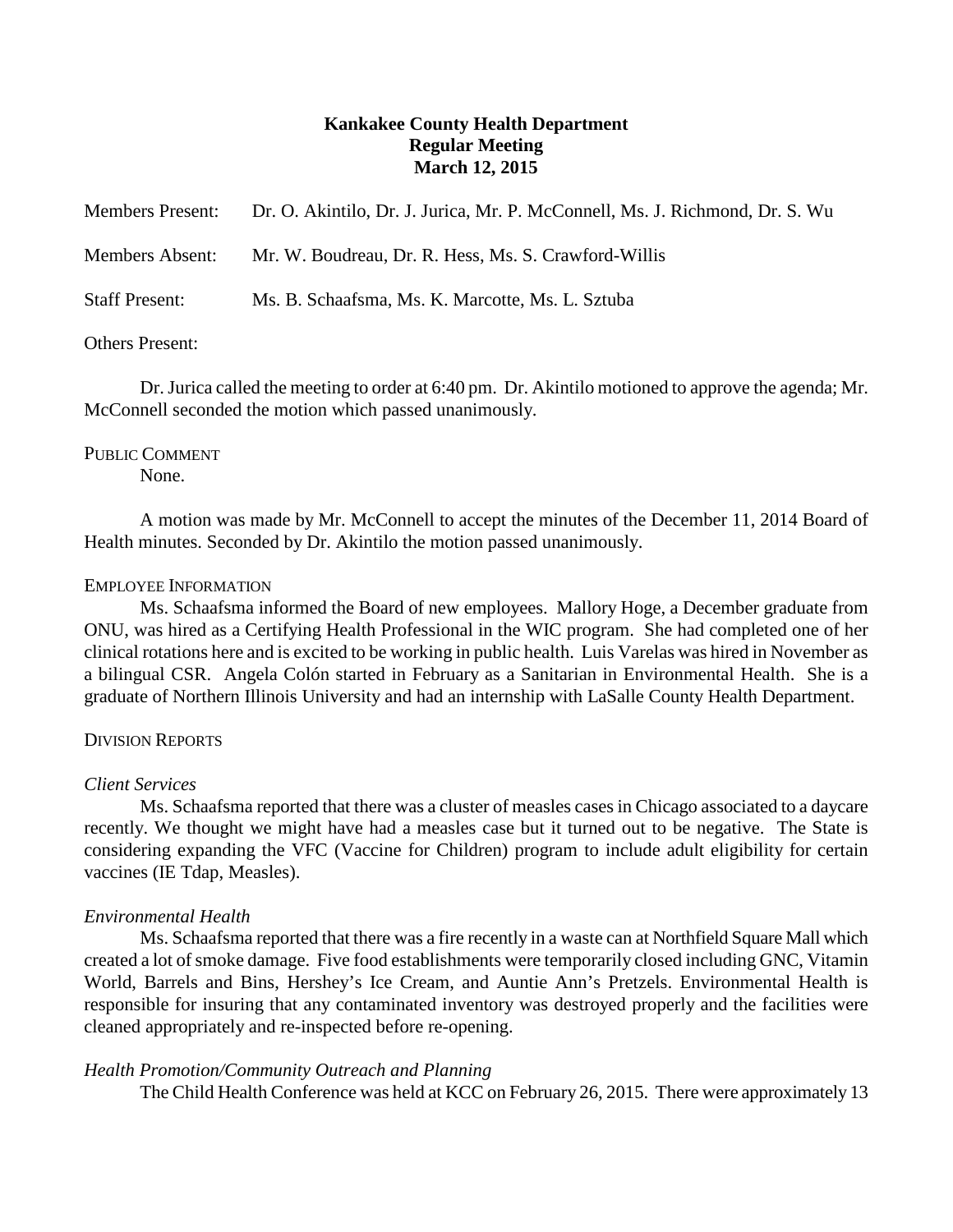vendors and attendees represented school health, doctor's offices, daycares, etc. Topics included a keynote speaker on suicide and breakout sessions pertaining to youth immunizations, digital safety, autism, child abuse, drug issues, first aid, and food safety.

#### ADMINISTRATIVE REPORTS

Ms. Schaafsma reported that a DHS fiscal/administrative audit was completed in December. We have these every three to five years due to the amount of funding we receive. We passed with no findings. *Financial Status*

Ms. Schaafsma presented the December 2014, January and February 2015 financial reports for approval. At the end of December 2014, 8.3% of the year, we have received 1.06% of the revenue and allocated 7.94% of the expenses. At the end of January 2015, 16.6% of the year, we have received 9.4% of the revenue and allocated 15.97% of the expenses. Dr. Akintilo motioned to approve the financial reports. Seconded by Ms. Richmond the motion passed unanimously. Ms. Schaafsma noted that it looks like FY14 will finish with a deficit of approximately \$24,000 after the audit is finalized. As usual for this time of the year the budget is tight in anticipation of receiving property tax revenue but cash flow looks good. Our fiscal budget is part of the County's budget as a whole which is December 1 through November 30.

Ms. Schaafsma noted there is a new Director of Public Health, Dr. Nirav Shah. He seems well prepared for his position and is in tune with what public health does. The Governor's initial budget proposal kept Local Health Protection grant money the same (\$17 million) as it has been for the past 12 years. DHS has been cut 18%. The BCCP grant will see a cut as many of those clients now have health insurance due to the Affordable Care Act.

OLD BUSINESS

None.

#### NEW BUSINESS

Ms. Schaafsma requested approval for the purchase of a data breach insurance policy as required by the In Person Counselor Grant which also provides the funding for this purchase. Beazley Insurance Company is the underwriter through the County's current insurance carrier, Deuschle/Gilmore Insurance Agency, Inc. The yearly amount is \$2,917. Mr. McConnell motioned to approve the purchase; seconded by Dr. Wu. The motion passed unanimously.

Ms. Schaafsma noted that in December 2014, the statewide Cornerstone computer program used by the majority of programs at KCHD moved from a server based system to one that is accessible online. The current server was purchased over five years ago and was not keeping up with the need. Ms. Schaafsma requested approval for the purchase of a new network server in the amount of \$4,799.00 through Advanced Computer Systems. Dr. Akintilo motioned to approve the purchase. Dr. Wu seconded the motion which passed unanimously.

Ms. Schaafsma reported on the county's interest in a Heroin Drug Overdose Prevention Program. Our application to the State has been approved and we are in the process of finalizing the details. The nasal antidote, Narcan, will be ordered/purchased by Riverside. A Riverside ER physician, Dr. Smithgall, and Dr. Akintilo as the BOH Medical Director will be authorized prescribers. Training will initially be targeted for the county sheriff's office. Often law enforcement are the first on the scene. Administering Narcan has been very successful in saving lives. The Good Samaritan law covers the administration. Generally there is no harm if Narcan is given and it is something other than a drug overdose.